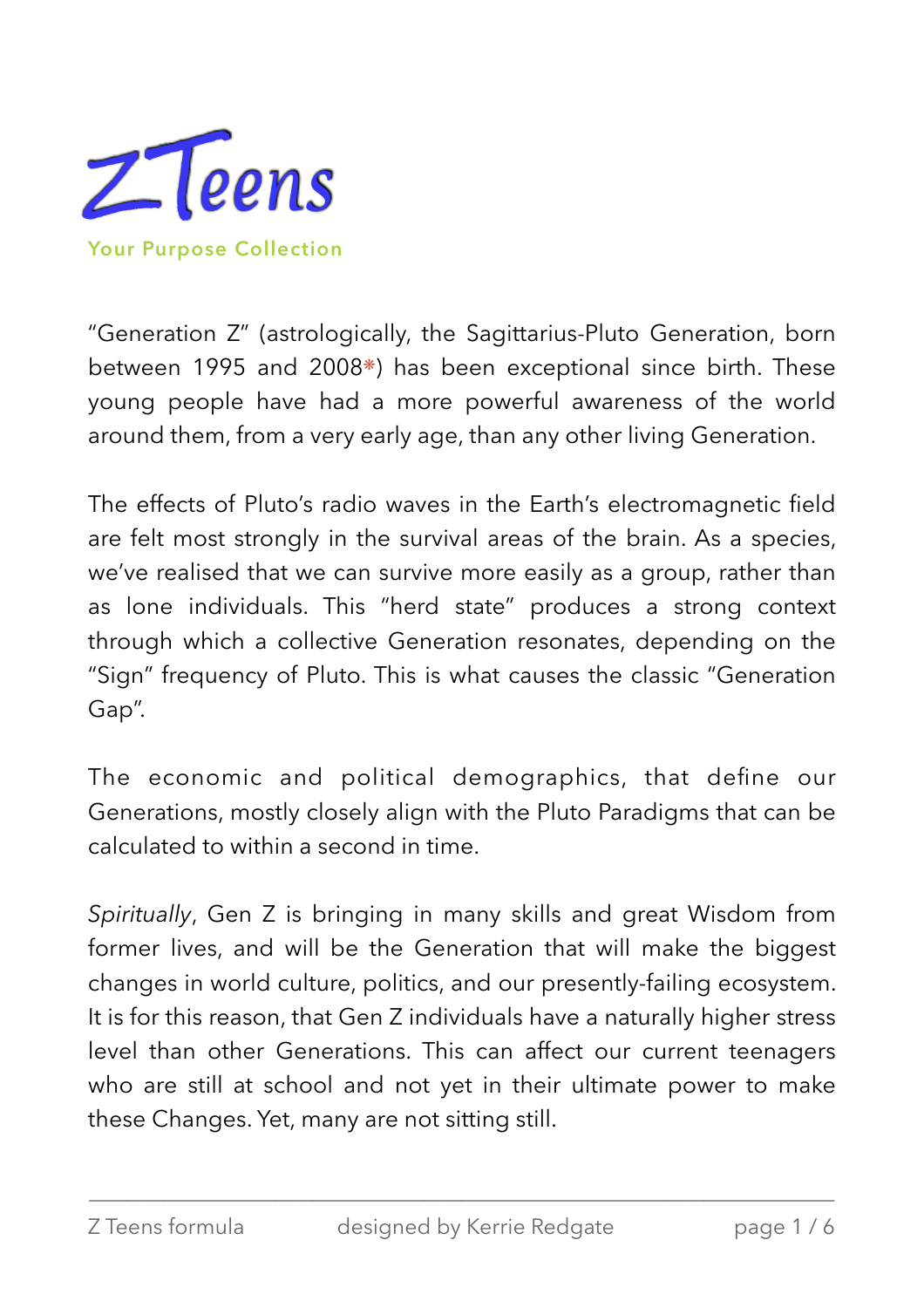This **ZTeens** formula addresses many of the issues that young people are facing today, particularly:

- focus and clarity of thought for complex studies
- stimulating creative breakthrough
- strong sense of purpose
- balancing left and right hemispheres of the brain to acknowledge intuition
- creating safe boundaries without being either controlling or fearing rejection
- alleviating states of self-rejection, shame, guilt, and fear, which all create a feeling of aloneness
- comfortable being unique rather than feeling isolated by it
- opening up to the possibility of finding creative solutions to present problems, lightening the load

 $\overline{\phantom{a}}$  , and the contract of the contract of the contract of the contract of the contract of the contract of the contract of the contract of the contract of the contract of the contract of the contract of the contrac

Directions for Use:

**Shake the bottle gently before each use**, to mix the brandy (as the preservative) into the purified water. This also prevents the brandy alcohol from being used up more quickly as it will naturally settle to the bottom of the bottle where it will be sucked up first by the open end of the spray tube.

One spray each, directly on the top of head and the heart area, at *least* twice a day, and anytime there is stress or confusion or emotional challenges.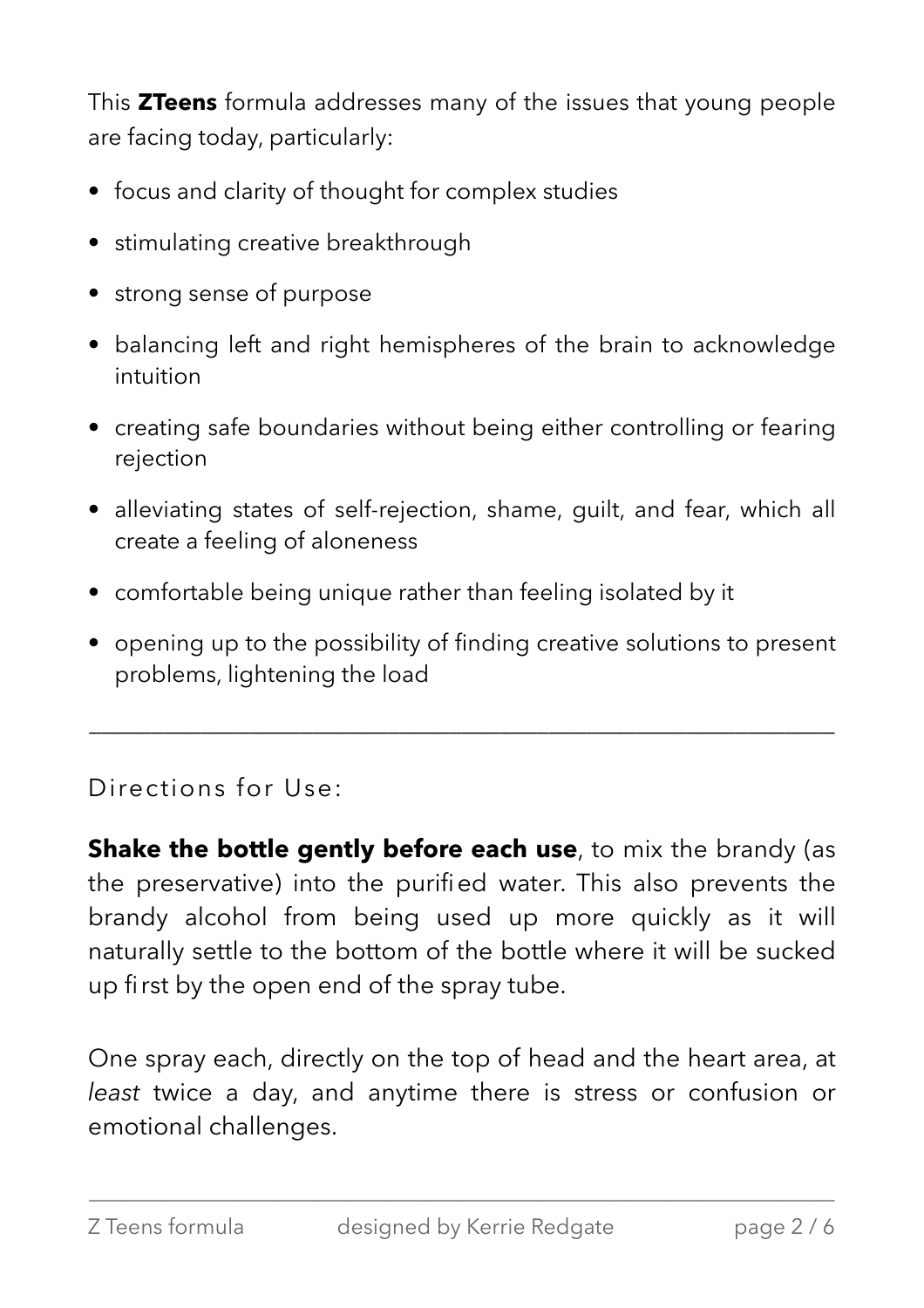Australian Bush Flower Essences — [ausflowers.com](https://ausflowers.com).au

\_\_\_\_\_\_\_\_\_\_\_\_\_\_\_\_\_\_\_\_\_\_\_\_\_\_\_\_\_\_\_\_\_\_\_\_\_\_\_

Descriptions © Ian White, ABFE. All rights reserved.

Books: *Australian Bush Flower Essences* and *Australian Bush Flower Healing* by Ian White

### BUSH FUCHSIA: *Epacris longiflora*

 Assists with problem solving and improves one's access to intuition — it helps you to trust your own 'gut' feelings. It allows for balance between the logical/rational and the intuitive/creative aspects. It can give you courage and clarity in public speaking as well as the ability to speak out about your own convictions.

Desert Alchemy — [desert-alchemy.com](https://www.desert-alchemy.com)

\_\_\_\_\_\_\_\_\_\_\_\_\_\_\_\_\_\_\_\_\_\_\_\_\_\_\_\_\_\_\_\_\_\_\_\_\_\_\_\_\_

Descriptions ©1998 by Desert Alchemy®, LLC.

Book: *The Alchemy of the Desert* by Cynthia Athina Kemp Scherer for comprehensive descriptions

BOUVARDIA: *Bouvardia glaberrima*

Fortifies your will to confront life directly and consciously, changing emotional reactivity and avoidance patterns into positive response and action.

CAMPHORWEED: *Heterotheca subaxillaris*

While gently diffusing old patterns, Camphorweed brings a sense of purpose and appropriateness, helping you to stay on track, feel grounded and bring things into manifestation. Excellent for when you find yourself caught up in adrenaline producing situations, or drawn into thoughts or patterns that pull you down. Turning away from the selfish to the altruistic.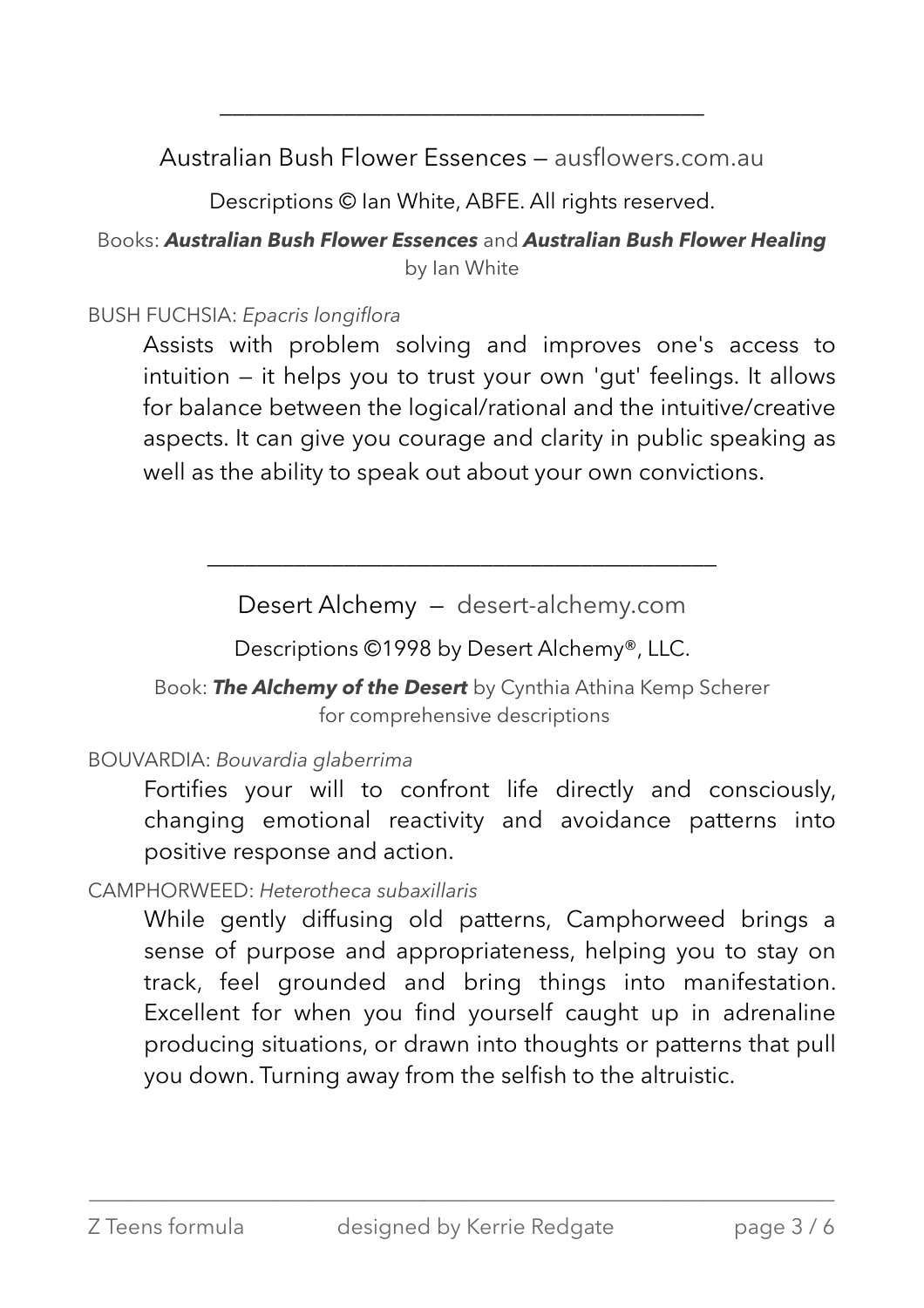#### CLARET CUP: *Echinocereus triglochidiatus*

Clarity and focus are the key words for this hedgehog cactus. This is an excellent essence for manifestation, meditation or any situation requiring mental steadiness and acuity.

#### COW PARSNIP: *Heracleum lanatum*

For transforming insecurity into a deep sense of self. For an underlying sense of an inability to direct your life; feeling like you are responsible for everything; worry; overly-sensitive; integrating play and relaxation into your process.

### CROWNBEARD: *Verbesina encelioides*

When experiencing the world as unsupportive or hostile; defeatism, "what's the use" attitude. Fear or terror of speaking out; helps you to keep faith and optimism, and to transmute fears of hostility, and find purposeful expression.

#### FISHHOOK CACTUS: *Mammillaria microcarpa*

For those who hide behind non-communication. It is especially indicated for the fear of risking in communication. It supports you with confidence in public speaking, intimate relationships or for speaking foreign languages.

#### HOPTREE: *Ptelea trifoliata*

In touch with a deep level purpose and ability to stay focused on what is most essential, rather than being distracted by a myriad of things; finding a proper balance between controlling and selecting healthy boundary-making choices; excellent for deep anxiety.

#### MEXICAN STAR: *Milla biflora*

For terror around survival. Helps you embody strong, selfcontained individuality. By knowing that your inner strength is your foundation for survival, you enjoy your uniqueness rather than feeling isolated by it.

#### PURPLE ASTER: *Aster foliaceus*

For those who's hard-working efforts create the feeling that they are isolated and that progress is small and difficult; changes the feeling of pursuing a goal to feeling as if you are drawn to it; the essence of choice for performance anxieties; discovery of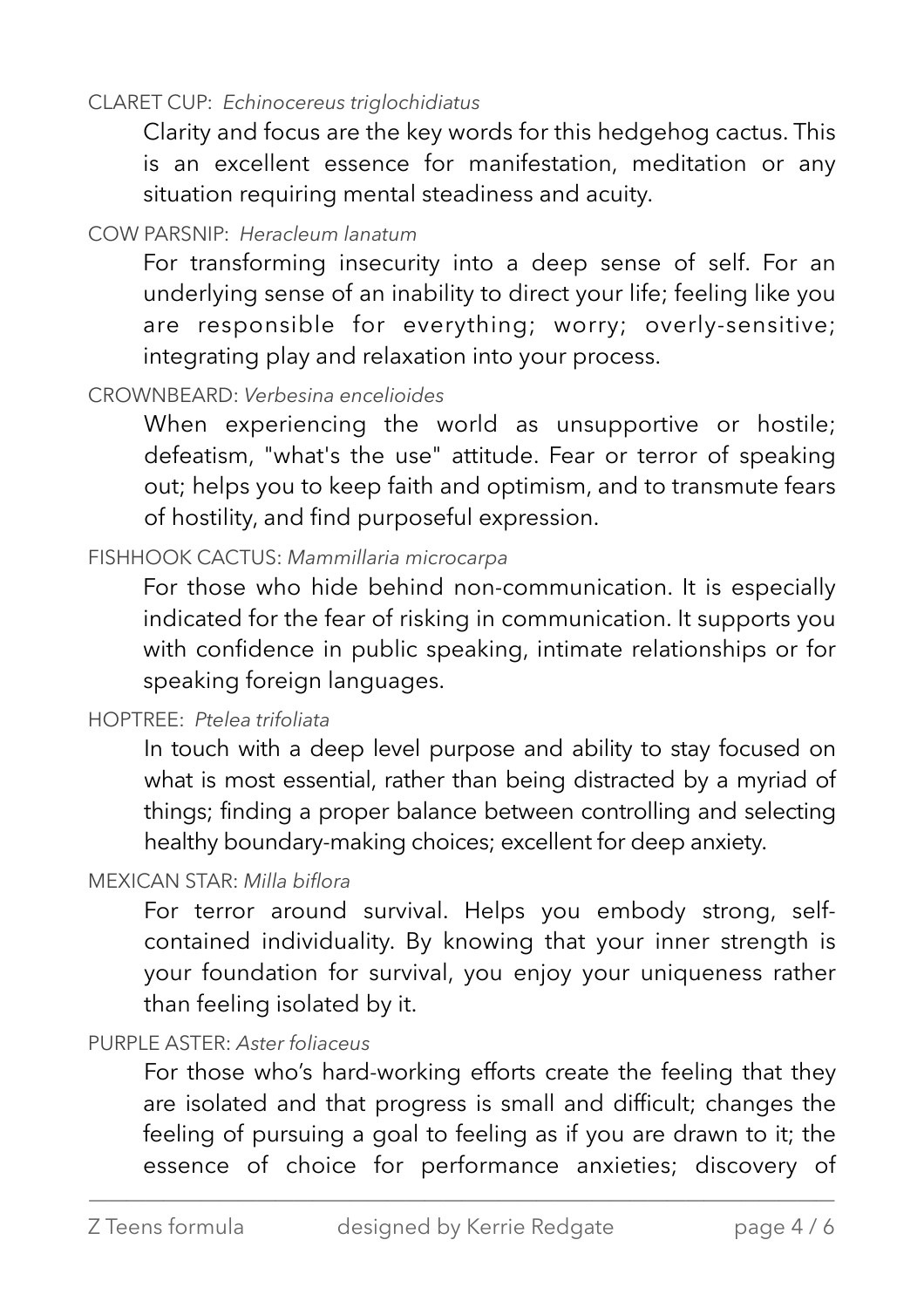appropriate channels and means of communication and selfexpression; helps bring a feeling that you are united with humanity and that your work is tied to the workings of the universe.

# SCARLET MORNING GLORY: *Ipomoea coccinea*

Creative breakthrough. For those who have difficulty giving form to their creative impulses, this flower essence stimulates you to get going, making future potential into present reality. It also helps keep you focused if you become caught up in excitement that pulls your focus in other directions.

# STAR LEAF: *Choisya arizonica*

Feeling there is little you could do or say to contribute positively to a situation; self-doubt and shame. For self acceptance and approval; freedom in self-expression; realisation of the power in being yourself.

## VIOLET CURLS: *Trichostemma arizonica*

Relieves congestion in the emotional body from a backlog of unprocessed emotions, easing emotional tensions, rebalancing the emotional center to function in harmony with the physical and mental bodies; helps you to not take your emotions too seriously, but to experience them with calm detachment and clarity. Simple happiness and lightness.

## WHITE DESERT ZINNIA: *Zinnia pumila*

Over-identification with limitations and struggle; ability to laugh at yourself or a situation; not taking events or other people's opinions too personally; brings you back to simple happiness and lightness.

### WHITE THORN: *Acacia vernicosa*

Helps you to be more gentle with yourself. Brings a sense of optimistic freshness and helps your thinking move in new, innovative directions. Helps to release you from succumbing to old patterns and habits, especially if you have continued to act them out after initially recognizing them. It is useful for calming adrenaline excess.